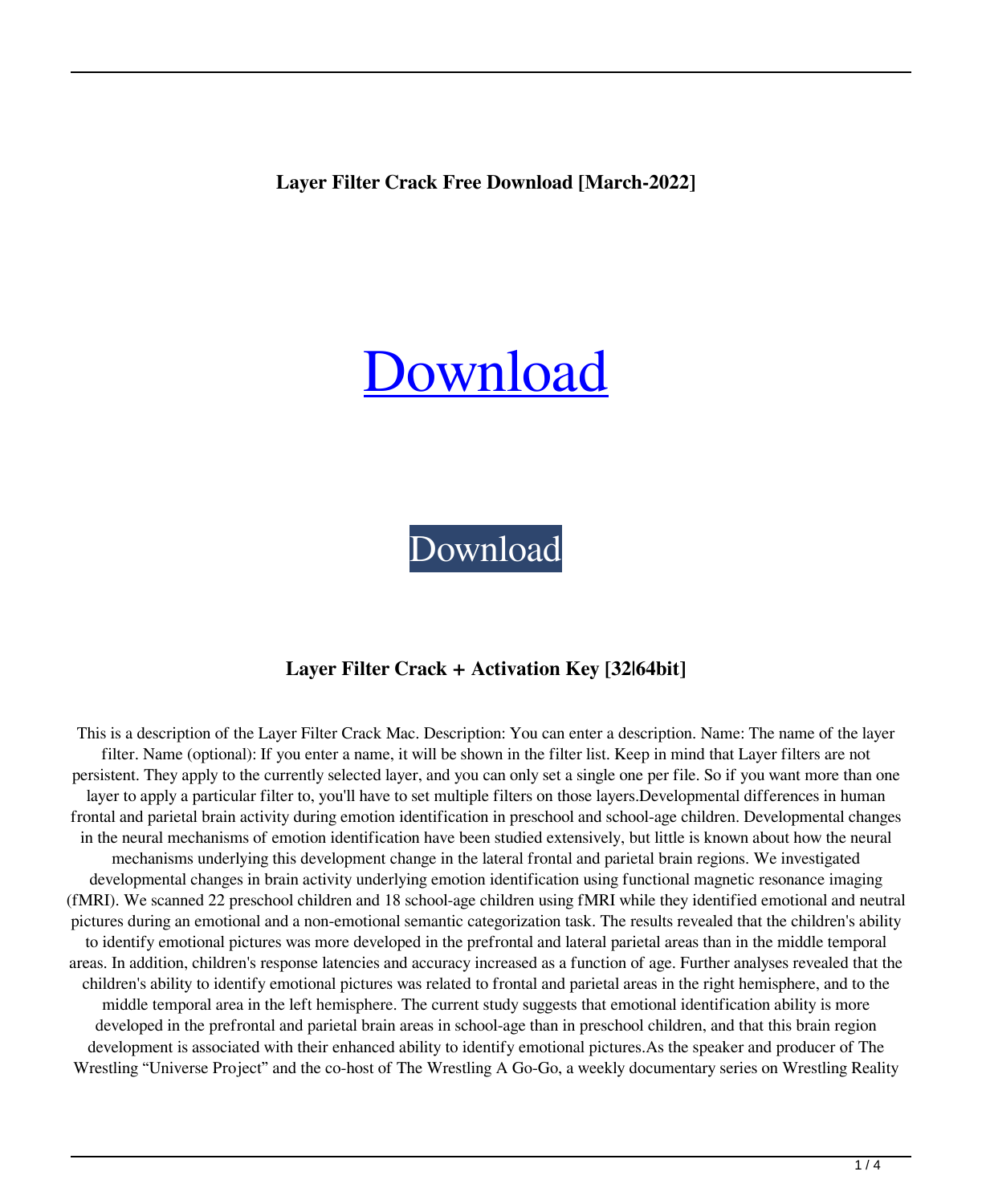TV, I had the pleasure of interviewing many wrestling stars. I often speak to a number of different wrestlers at events, and the questions I ask vary depending on the circumstances. This week, I had the opportunity to talk to Ed Leslie. Ed is a staple in pro wrestling, best known as Mr. Hughes. He was one of the original co-hosts of Wrestling A Go-Go and is probably best known for his unforgettable role as one of the original characters on the classic pro wrestling show, AWA Superstars Of Wrestling. He was also one of the wrestlers in the WWF to cross over to WCW

#### **Layer Filter Crack Full Version**

You can define any keymacro in here. It will be used in the exported.xfli file. This file is one of the output formats that can be used by VirtualDub. Pages Poster of the Week #1: First Responders When the cover of Norman Rockwell's The Postman Always Rings Twice appeared on the cover of The Saturday Evening Post in November of 1933, it did not generate much of a response. The painting depicted two men sitting together at a kitchen table, talking, in the living room of an average American home. The men represented, respectively, the family's father and husband, and their conversations were more about politics than marital problems. But in 1933, Rockwell was a superstar artist, and this painting was a refreshing contrast to the usual slice of Americana depicted in his work. The women who typically make up a normal family didn't look much like the people Rockwell normally depicted. In The Postman Always Rings Twice, the women weren't the background of the painting – they actually participated in it. It was only after World War II that women began to become active players in the political sphere, and still hadn't quite caught up to the idealized form portrayed in The Postman Always Rings Twice. The only women visible in the poster are the housewife and mother. The wives are expected to stay at home and mind the children, and they are rewarded for their work by being able to engage in a political conversation, so that's why they're there. (The Postman Always Rings Twice was not set during the 1930s, but the story's theme and portrayal of the women in it are not, anyway.) Like the women, the family represented in the painting is not a typical Rockwell-esque family. The male figures are seated around the table, not standing as usual. The women are dressed in everyday clothes, not in the traditional clothes of that era. And the conversation isn't about politics. However, I think the other people in the painting share some characteristics of Rockwell's usual subjects. There are no kids present, for example. And the couple has the formality of a typical working-class family that Rockwell would normally depict, but it's not an exact match. The men are only really working-class people in a rarefied way, not like regular working-class people. They don 77a5ca646e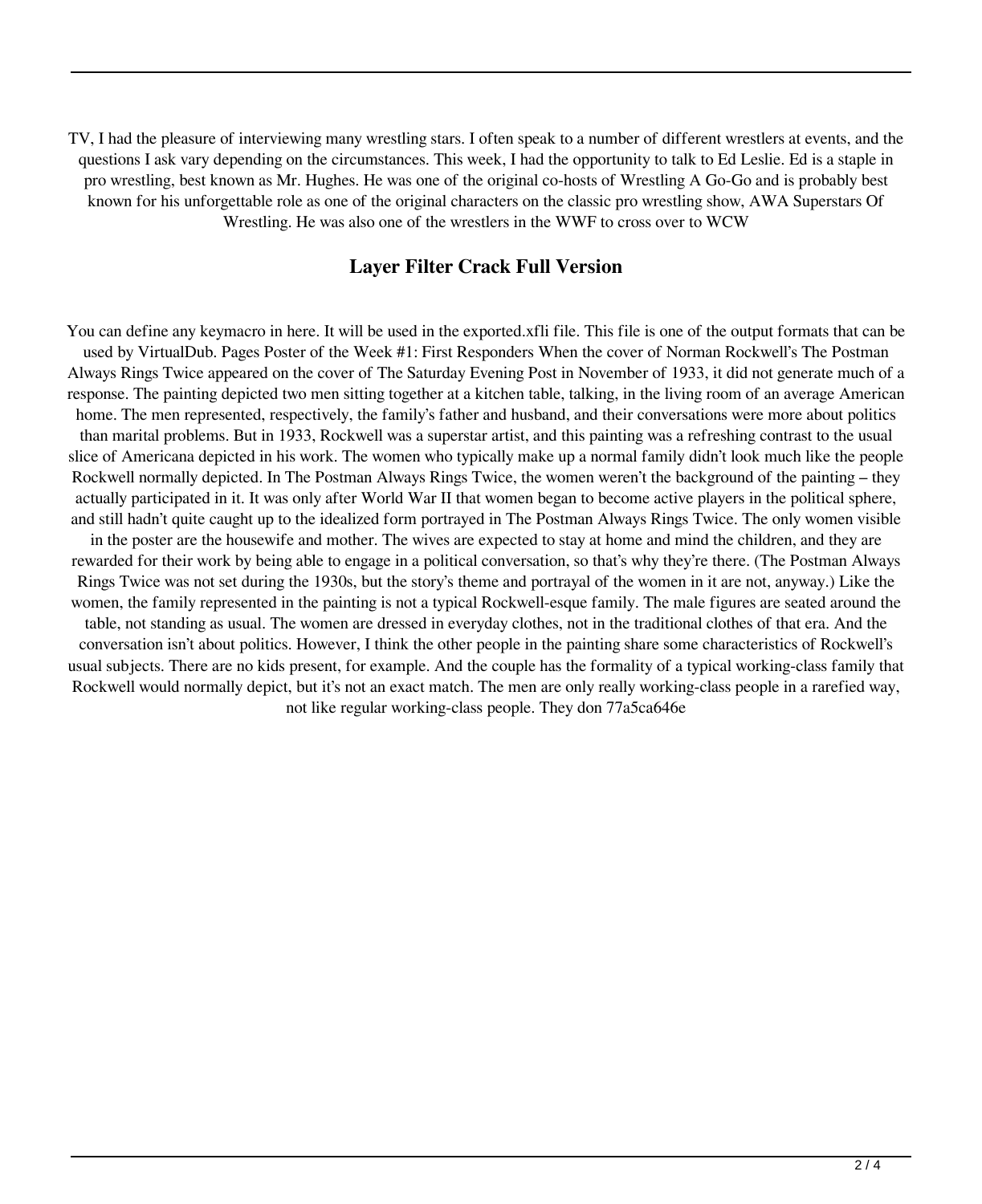#### **Layer Filter Free Download**

This specifies the description of the layer filter. This is just for your own reference. 4.5.1.2.2.10 - Overlay - Audio - Description: Allows the overlay of a movie or sound track with the current video or audio. 4.5.1.2.2.11 - Replace - Audio - Description: Allows the replacing of a movie or sound track with the current video or audio. 4.5.1.2.2.12 - Video / Audio Split - Description: Allows the split of a video/audio stream in different video/audio parts, then you can merge them later. - Checked: Check this checkbox to enable this feature. - Allow to-source option: Specifies the output destination. - Checker pattern: Selects the output source by using a checker pattern. - Number of Part: Specifies the number of parts of this source. The number of parts can be specified on the range from 1 to 999. If the range of 1 to 999 is not in the specified source, this will be ignored. - With effect: If the checkbox is selected, the overlay is added. - Overlay: Overlay image. - Audio: Audio track, if the checkbox is checked. - New Source: Select a new audio source. 4.5.1.2.2.13 - Apply effect to: - Description: Specifies which element of the video should be applied. - In Source: In source of the video. - In Display: Display of the video. - In the Clip: In the clip of the video. - The Clip: In the clip of the video. - In the Display: Display of the video. - The Display: Display of the video. - In the Window: In the window of the video. - The Window: In the window of the video.  $4.5.1.2.2.14$  -Apply effect to clips: - Description: Specifies which element of the video should be applied to all clips. - In the Clip: In the clip. - In the Display: In the display. - The Clip: In the clip. - The Display: In the display. - In the

#### **What's New in the?**

6. Effects The Effects filter will allow you to control the appearance of your source material. It will let you control the overall effect of the filter, and allow you to change the number of sources that are generated, and the opacity of each source. Sources: This specifies the number of sources that are generated. If it is 0, then no source is generated. If it is -1, then no source is generated. The default is -1 Repeat: This is the number of times that each source is repeated. The default is -1. Replace Transparency: This lets you specify whether or not transparency should be replaced. If it is checked, then transparent pixels are replaced with the filter source. If it is unchecked, then transparent pixels are copied. The default is unchecked. Input Mask: This is the area of the source material that this filter will affect. The default is the entire source material. Bottom Pixel Opacity: This specifies the opacity of the bottom layer. (How visible the bottom layer is) Opacity: This specifies the opacity of the filter. The default is 1. This is a container for the layer effect Settings for the Filter: Effects can take many different settings for your source material. Source Mask: This is the area of the source material that this filter will affect. The default is the entire source material. Replace Transparency: This lets you specify whether or not transparency should be replaced. If it is checked, then transparent pixels are replaced with the filter source. If it is unchecked, then transparent pixels are copied. The default is unchecked. Input Mask: This is the area of the source material that this filter will affect. The default is the entire source material. Bottom Pixel Opacity: This specifies the opacity of the bottom layer. (How visible the bottom layer is) Opacity: This specifies the opacity of the filter. The default is 1. 7. . The Displays filter will control the presentation of your source material. It will allow you to control the number of different visualizations, and control the amount of detail that each visualization has. Visualizations: This is the number of different ways that your video source is visualized. If it is 0, then no visualizations are generated. If it is -1, then no visualizations are generated. The default is -1 Frame Rate: This is the frame rate for each visualization. The default is 30 frames per second. Muxer Speed: This is the muxing rate for each visualization. The default is 10 seconds. Sources: This specifies the number of sources that are generated. If it is 0, then no source is generated. If it is -1, then no